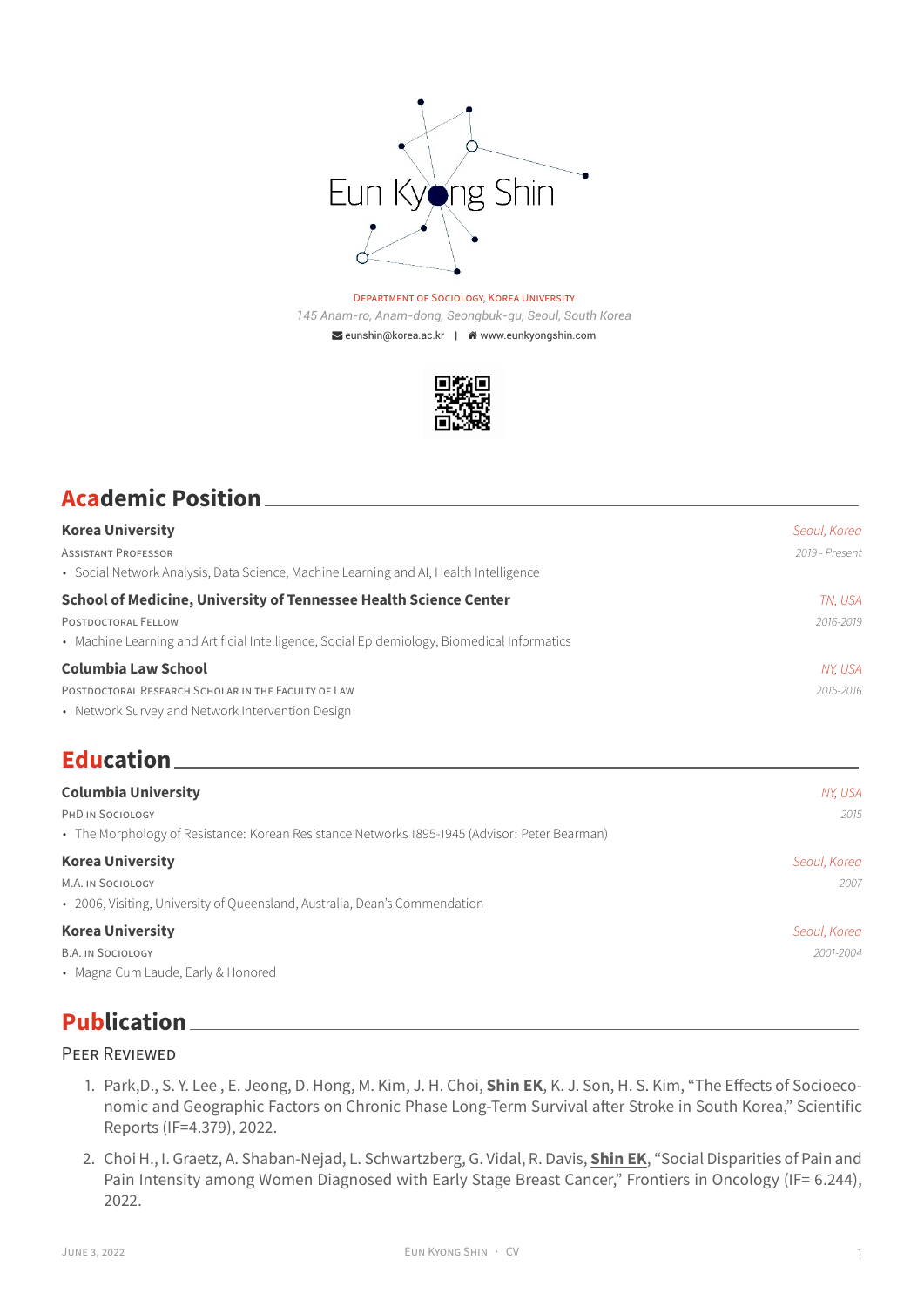- 3. **Shin EK**, H. Choi, N. Hayes. ["The anatomy of COVID-19 comorbidity networks among hospitalized Korean](https://m.yujm.yu.ac.kr/upload/pdf/epih-43-e2021035.pdf) [patients," Epidemiology and Health \(IF=3.282\), 2021.](https://m.yujm.yu.ac.kr/upload/pdf/epih-43-e2021035.pdf)
- 4. Akbilgic, O **Shin EK**, A. Shaban-Nejad[."A Data Science Approach to Analyze the Association of Socioeconomic](https://www.frontiersin.org/articles/10.3389/fped.2021.620848/full) [and Environmental Conditions with Disparities in Pediatric Surgery," Frontiers in Pediatrics \(IF= 3.418\), 2021.](https://www.frontiersin.org/articles/10.3389/fped.2021.620848/full)
- 5. **Shin EK**, Kwon Y, Shaban-Nejad A, ["Geo-Clustered Chronic Affinity: Pathways from Socio-economic Disad](https://academic.oup.com/jamiaopen/advance-article/doi/10.1093/jamiaopen/ooz029/5542687)[vantages to Health Disparities,"](https://academic.oup.com/jamiaopen/advance-article/doi/10.1093/jamiaopen/ooz029/5542687) JAMIA Open (ESCI), 2019, ooz029.
- 6. Brenas JH, **Shin EK**, Shaban-Nejad A, ["Adverse Childhood Experiences Ontology for Mental Health Surveil](https://mental.jmir.org/2019/5/e13498/)[lance, Research, and Evaluation: Advanced Knowledge Representation and Semantic Web Techniques,"](https://mental.jmir.org/2019/5/e13498/) JMIR Ment Health (IF=4.39), 2019;6(5):e13498.

#### *Honorable Mention in Best paper selection for the IMIA Yearbook of Medical Informatics 2020*

- 7. **Shin EK**, LeWinn K, Bush N, Tylavsky F, Davis R, Shaban-Nejad A, ["Association of Maternal Social Relationships](https://jamanetwork.com/journals/jamanetworkopen/fullarticle/2720588) [with Cognitive Development in Early Childhood,"](https://jamanetwork.com/journals/jamanetworkopen/fullarticle/2720588) JAMA Network (IF=8.483), 2019, 2(1). 1-9.
- 8. **Shin EK**, Mahajan R, Akbilgic O, Shaban-Nejad A[,"Sociomarkers and Biomarkers: Predictive Modeling in Iden](https://www.nature.com/articles/s41746-018-0056-y)[tifying Pediatric Asthma Patients at Risk of Hospital Revisiting,"](https://www.nature.com/articles/s41746-018-0056-y) [npj Digital Medicine](https://www.nature.com/npjdigitalmed/) (IF=11.653), 2018, 1(50). 1-5.
- 9. **Shin EK**, Shaban-Nejad, A, ["Urban Decay and Pediatric Asthma Prevalence in Memphis, Tennessee: Urban](https://ieeexplore.ieee.org/document/8439928/#full-text-section) [Data Integration for Efficient Population Health Surveillance,"](https://ieeexplore.ieee.org/document/8439928/#full-text-section) IEEE Access (IF=4.48), 2018, 6:46281-46289.

#### PEER REVIEWED PROCEEDINGS

- 1. Melton, C., J. Bae, O. Olusanya, J. Brenas, **Shin EK**, A. Shaban-Nejad, "Semantic Network and Content Analysis of COVID-19 Vaccine Related Social Media Text," Studies in Computational Intelligence, 2022.
- 2. Park, GS, Bae, JT, Lee, JH, Yun, BY, Lee BH, and **Shin EK**, [Integrated Infodemic Surveillance System: The Case](https://pubmed.ncbi.nlm.nih.gov/34042836/) [of COVID-19 in South Korea. Studies in Health Technology and Informatics, 281, pp.1036-1040, 2021.](https://pubmed.ncbi.nlm.nih.gov/34042836/)
- 3. Lee, B., Jeong, H., **Shin EK**[."On-line \(TweetNet\) and Off-line \(EpiNet\): The Distinctive Structures of the Infec](https://link.springer.com/chapter/10.1007/978-3-030-53352-6_17)[tious," Explainable AI in Healthcare and Medicine. Springer, Cham, 2020, 187-194.](https://link.springer.com/chapter/10.1007/978-3-030-53352-6_17)
- 4. **Shin EK**, JH Lee. ["Evidence-based Health Intelligence with Globally Localized Epidemic Knowledge Base:](http://ebooks.iospress.nl/publication/54582) [Merging Pathological Data, Socio-environmental Data and Intervention Knowledge Data," Studies in Health](http://ebooks.iospress.nl/publication/54582) [Technology and Informatics, 2020, 272:17-20.](http://ebooks.iospress.nl/publication/54582)
- 5. Brenas JH, **Shin EK**, Shaban-Nejad A, ["A Hybrid Recommender System to Guide Assessment and Surveillance](https://www.ncbi.nlm.nih.gov/pubmed/31349335) [of Adverse Childhood Experiences,"](https://www.ncbi.nlm.nih.gov/pubmed/31349335) Studies in health technology and informatics, 2019, 262:332-335.
- 6. **Shin EK**, Shaban-Nejad A, ["Applied Network Science for Relational Chronic Disease Surveillance,"](https://www.ncbi.nlm.nih.gov/pubmed/31349336) Studies in health technology and informatics, 2019, 262: 336-339.
- 7. Brenas JH, **Shin EK**, Shaban-Nejad A, ["An Ontological Framework to Improve Surveillance of Adverse Child](https://www.ncbi.nlm.nih.gov/pubmed/30942708)[hood Experiences \(ACEs\),"](https://www.ncbi.nlm.nih.gov/pubmed/30942708) Studies in health technology and informatics, 2019, 258:31-5.
- 8. **Shin EK**, Shaban-Nejad A, ["Geo-distinctive Comorbidity Networks of Pediatric Asthma,"](https://www.ncbi.nlm.nih.gov/pubmed/29677998) Studies in health technology and informatics, 2018, 247:436-440.
- 9. Mahajan R, **Shin EK**, Shaban-Nejad A, Langham M, Martin M, Davis R, Akbilgic O, ["Disparities in Population-](https://www.ncbi.nlm.nih.gov/pubmed/30306911)[Level Socio-economic Factors are Associated with Disparities in Preoperative Clinical Risk Factors in Children,"](https://www.ncbi.nlm.nih.gov/pubmed/30306911) Studies in health technology and informatics, 2018, 255:80-84.
- 10. Shaban-Nejad A, Okhmatovskaia A, **Shin EK**, Davis RL, Franklin BE, Buckeridge DL. ["A Semantic Framework](https://www.ncbi.nlm.nih.gov/pubmed/29295416) [for Logical Cross-Validation, Evaluation and Impact Analyses of Population Health Interventions,"](https://www.ncbi.nlm.nih.gov/pubmed/29295416) Studies in health technology and informatics, 2017, 235:481-485.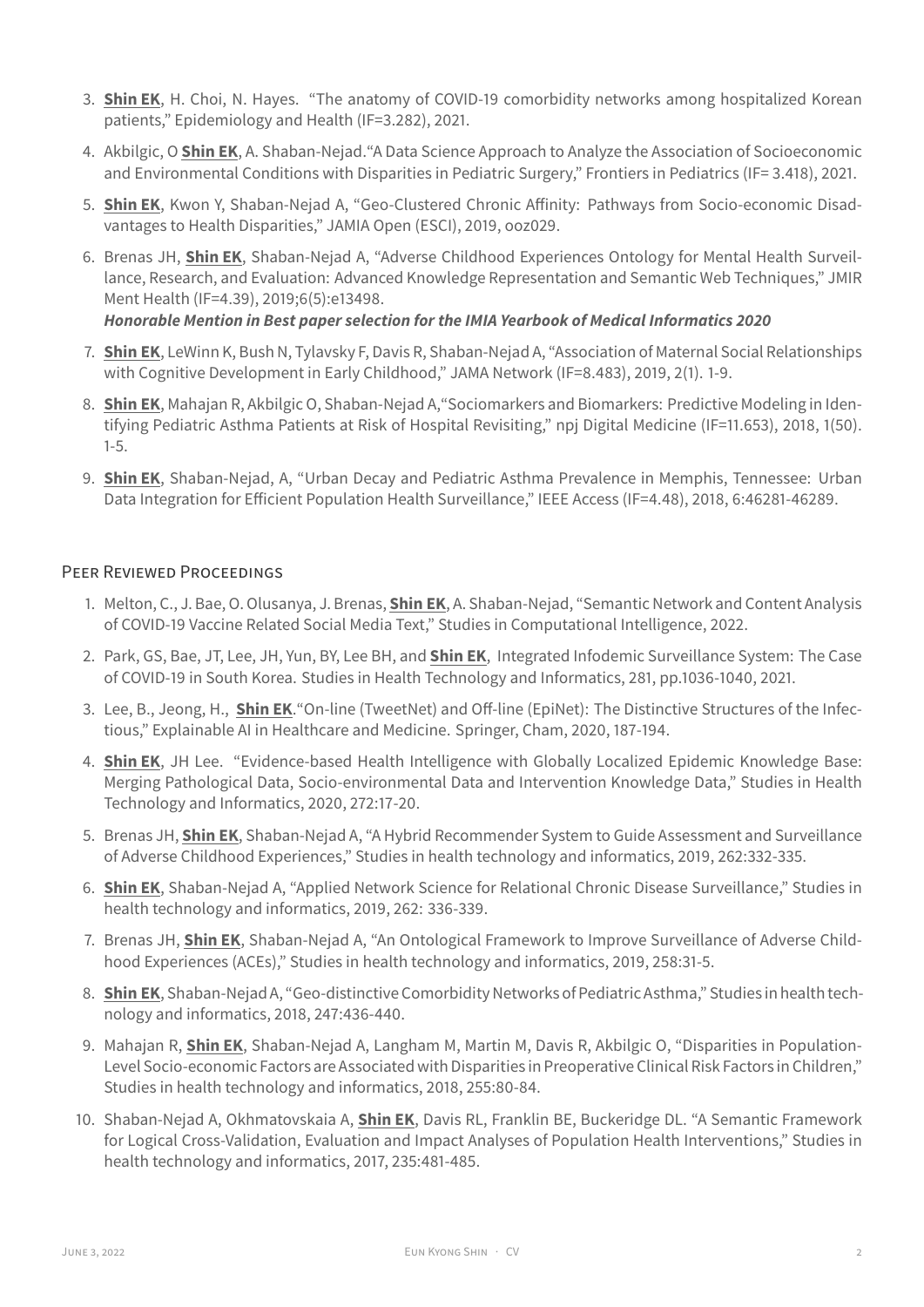#### BOOK CHAPTERS

- 1. Shaban-Nejad A, Rishi K, **Shin EK**, Akbilgic O, ["Health Intelligence"](https://www.sciencedirect.com/science/article/pii/B9780128160343000067) in: Feng, DD. (ed) *Biomedical Information Technology 2nd Edition*, Academic Press, 2020.
- 2. **Shin EK**, Shaban-Nejad A, ["Public Health Intelligence and the Internet: Current State of the Art,"](https://link.springer.com/chapter/10.1007/978-3-319-68604-2_1) In: Shaban-Nejad A, Brownstein J, Buckeridge D. (eds) Public Health Intelligence and the Internet. Lecture Notes in Social Networks. Springer, Cham. 2017. 1-17.

### **Research Grants**

| 2022 | Causal XAI-based Bio-Socio Complex Data Analysis Lab (Co-Inv), Ministry of Science and ICT | South Korea |
|------|--------------------------------------------------------------------------------------------|-------------|
| 2022 | <b>COVID-19 Breakthrough infection risk analysis (Co-Inv), SK Bioscience</b>               | South Korea |
| 2021 | <b>Course Recommendation System based on Co-enrollment Network (PI), Korea University</b>  | South Korea |
| 2021 | The impact of COVID-19 on social world in Korea (Co-Inv), Policy Planning Committee        | South Korea |
| 2021 | Diversity Anatomy of KU Curriculum Network (PI), Korea University                          | South Korea |
| 2021 | Humanistic Imagination Meets AI for Reflective Data Science (PI), Korea University         | South Korea |
| 2020 | Social Determinants of Pain among Breast Cancer Patients (PI), Korea University            | South Korea |
| 2019 | Integrated Contagion Studies (Co-Inv), National Research Foundation of Korea               | South Korea |
| 2019 | <b>Research Grant for Morphology of Resistance (PI), Korea University</b>                  | South Korea |
| 2018 | Research Grant (Co-Inv) for Social Component of Health, Children's Foundation in Memphis   | TN. USA     |

## **Fellowships + Scholarships**

| 2019 | Future of Science Fund Scholarship: Digital Health, Keystone Symposia  | CO, USA      |
|------|------------------------------------------------------------------------|--------------|
| 2018 | Travel Grant Fellowship, UTHSC                                         | TN, USA      |
| 2017 | <b>Travel Grant Fellowship, SBP-BRIMS</b>                              | TN, USA      |
| 2015 | <b>Summer Research Grant Fellowship, Columbia University</b>           | NY, USA      |
| 2014 | Research Fellowship, INCITE, Columbia University                       | NY, USA      |
| 2014 | <b>KSA Student Award Scholarship, Korean Sociologists in America</b>   | CA, USA      |
| 2014 | Sydney Spivack Memorial Travel Grant Fellowship, Columbia University   | NY, USA      |
| 2013 | <b>Summer Teaching Fellowship, GSAS, Columbia University</b>           | NY, USA      |
| 2012 | <b>Sydney Spivack Memorial Travel Grant, Columbia University</b>       | NY, USA      |
| 2012 | <b>Matching Travel Grant Fellowship, Columbia University</b>           | NY, USA      |
| 2011 | <b>UKSNA Student Award Fellowship, UKSNA</b>                           | London, UK   |
| 2011 | Summer Travel Grant Fellowship, ISERP, Columbia University             | NY, USA      |
| 2011 | Sydney Spivack Memorial Travel Grant Fellowship, Columbia University   | NY, USA      |
| 2008 | <b>Summer Research Grant Fellowship 2008-2012, Columbia University</b> | NY, USA      |
| 2008 | Matching Travel Grant Fellowship, Columbia University                  | NY, USA      |
| 2008 | Matching Travel Grant Fellowship, Columbia University                  | NY, USA      |
| 2007 | <b>Paul Lazarsfeld Fellowship 2007-2014, GSAS, Columbia University</b> | NY, USA      |
| 2007 | <b>International Conference Travel Grant, Korea University</b>         | Seoul, Korea |
| 2006 | <b>International Conference Travel Grant, Korea University</b>         | Seoul, Korea |
| 2005 | Student Scholarship 2005-2006, Korea University                        | Seoul, Korea |
| 2003 | Student Scholarship 2003-2004, Korea University                        | Seoul, Korea |